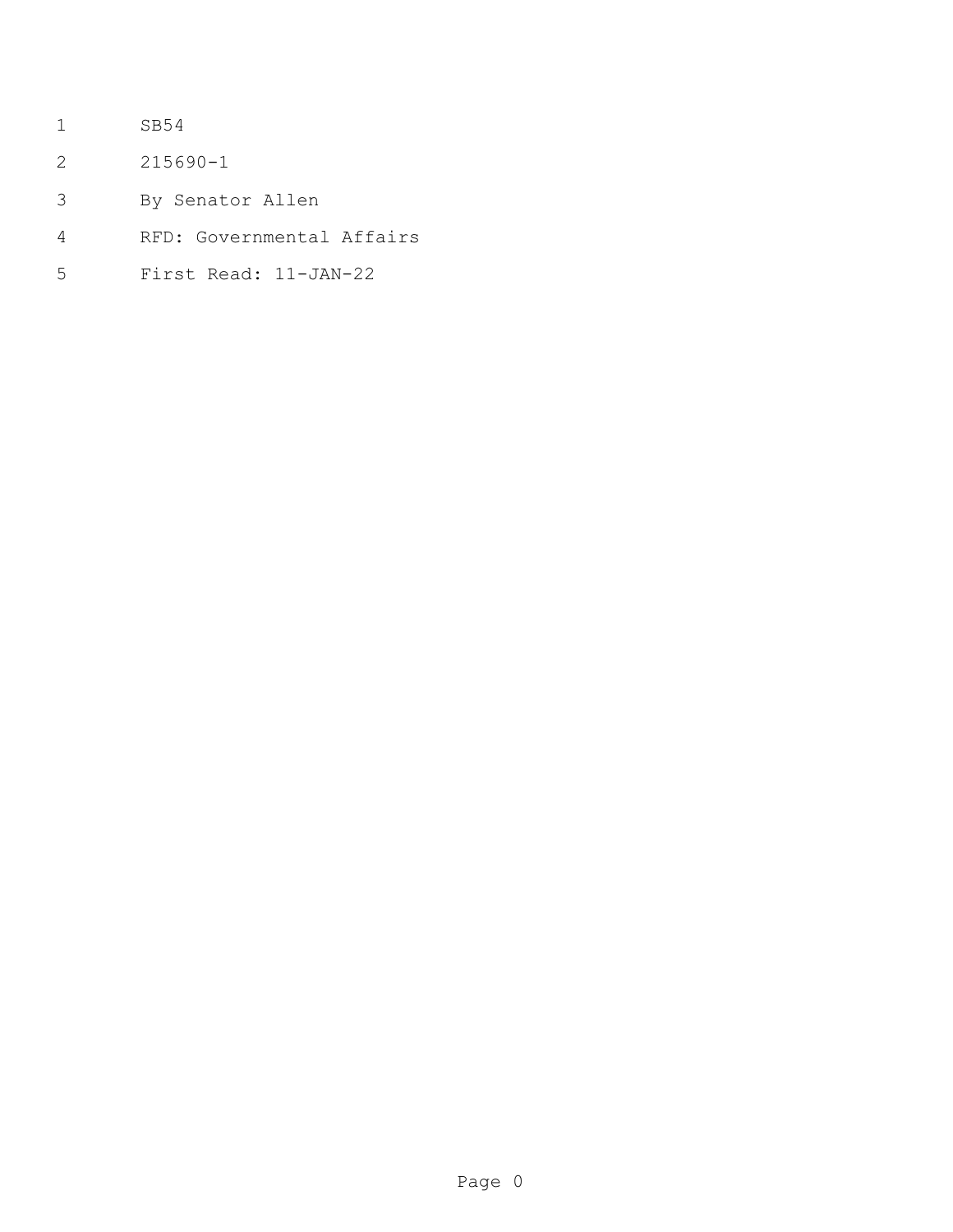215690-1:n:11/15/2021:KMS/cmg LSA2021-2392 SYNOPSIS: Under existing law, the Alabama Memorial Preservation Act of 2017 prohibits architecturally significant buildings, memorial buildings, memorial 11 streets, and monuments that are located on public **property**, and have been so situated for 40 or more years, from being relocated, removed, altered, renamed, or otherwise disturbed and provides **penalties** for violations. This bill would require a controlling governmental entity that replaces a memorial building to maintain the original name or erect a 19 marker memorializing the name. This bill would provide that a petition for waiver is deemed denied if the Committee on Alabama Monument Protection fails to act on an application 23 for waiver within 90 days. This bill would revise the penalties for violations and would authorize the Attorney General to commence a civil action.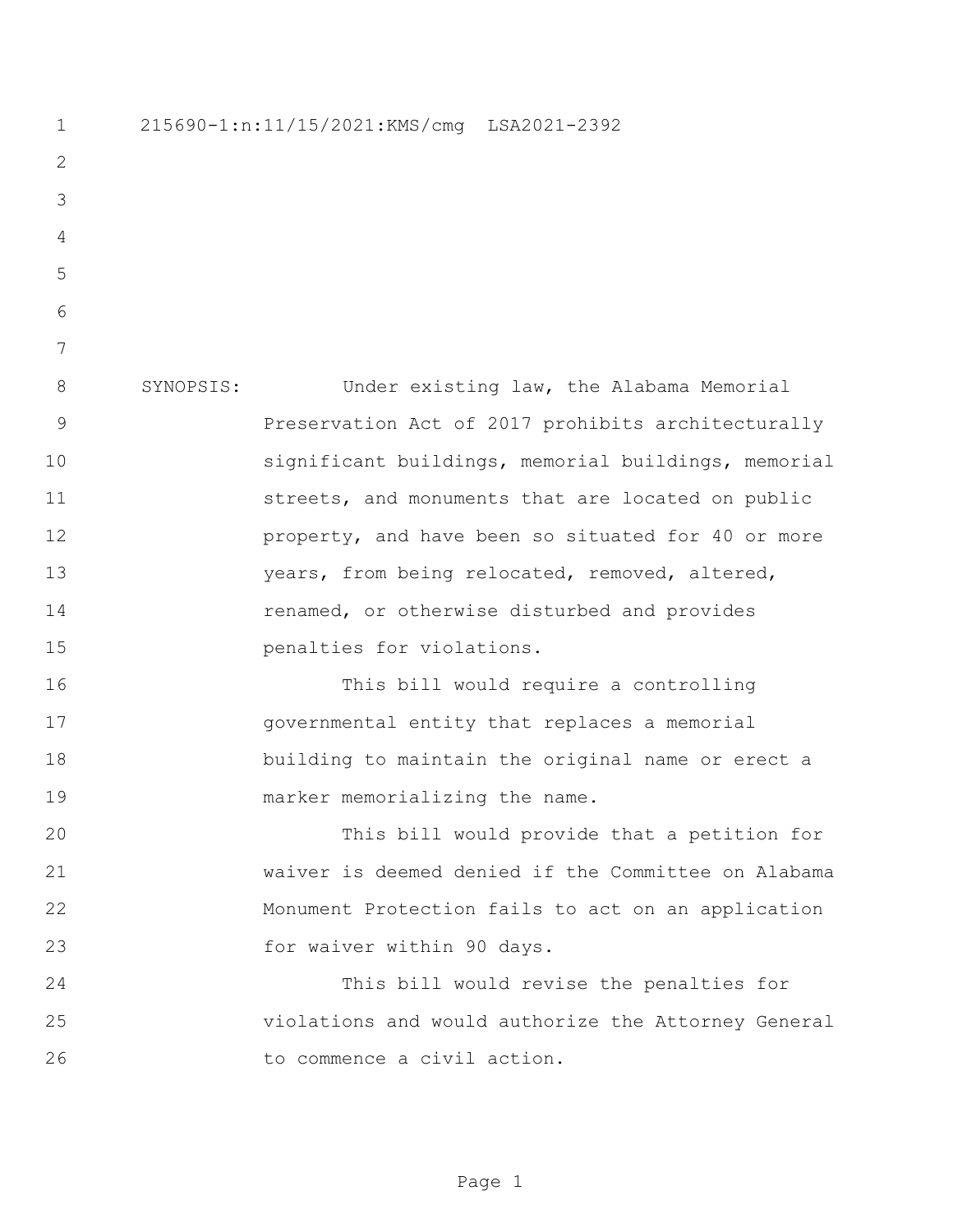This bill would also require the Alabama Historical Commission to oversee the design and construction of a statue of civil rights leader John Lewis at the entrance to the Edmund Pettus Bridge. A BILL 8 STRIP TO BE ENTITLED 9 AN ACT To amend Sections 41-9-233 and 41-9-235, Code of Alabama 1975, relating to the Alabama Memorial Preservation Act of 2017; to require a controlling governmental entity that replaces a memorial building to maintain the original name or erect a marker memorializing the name; to provide that a petition for waiver is deemed denied if the Committee on Alabama Monument Protection fails to act on an application for waiver within 90 days; to revise penalties for violations; to authorize the Attorney General to commence a civil action; and to add Section 41-9-238 to the Code of Alabama 1975, to require the Alabama Historical Commission to oversee the design and installation of a statue of John Lewis at the entrance to the Edmund Pettus Bridge. BE IT ENACTED BY THE LEGISLATURE OF ALABAMA: Section 1. Sections 41-9-233 and 41-9-235, Code of Alabama 1975, are amended to read as follows: "§41-9-233.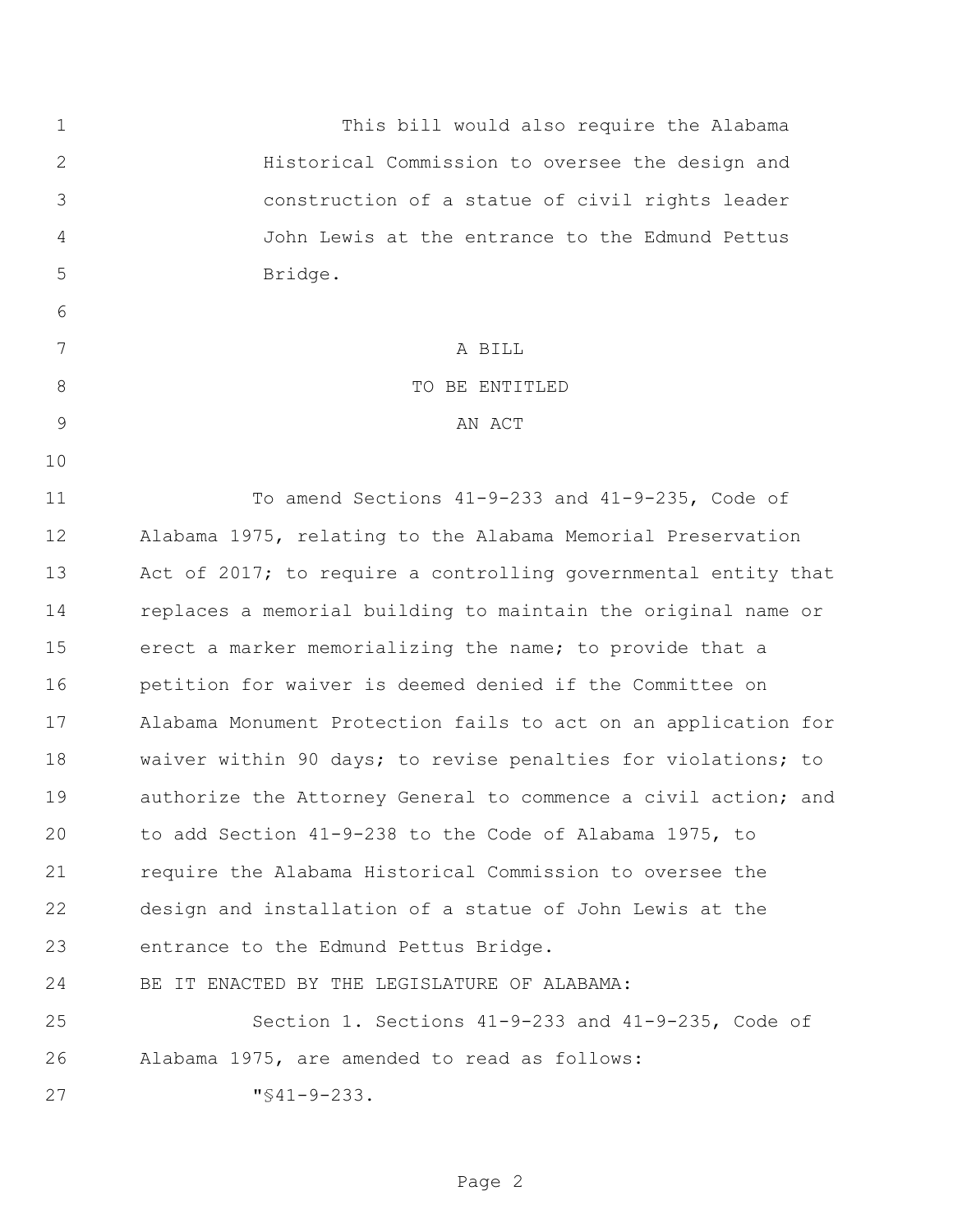"(a) No person may prevent the governmental entity having responsibility for maintaining any architecturally significant building, memorial building, memorial school, memorial street, or monument from taking proper and appropriate measures, and exercising proper and appropriate means, for the protection, preservation, care, repair, or restoration of those monuments, streets, or buildings.

8 "(b) No person may prevent the governmental entity having responsibility for maintaining any architecturally significant building or memorial building from razing the building so long as any replacement building or resulting park or green space maintains the name of the original building. If 13 the building is not replaced, the governmental entity shall erect a marker to memorialize the person for whom the memorial building was originally named.

"§41-9-235.

 "(a)(1) Any entity exercising control of public property on which an architecturally significant building, memorial building, memorial school, memorial street, or monument is located may petition the committee for a waiver from subsection (b) or subsection (c) of Section 41-9-232 through an application including, at a minimum, all of the following:

 "a. A resolution by the controlling entity seeking a waiver for the renaming of a memorial school or for the relocation, removal, alteration, renaming, or other disturbance of the architecturally significant building,

Page 3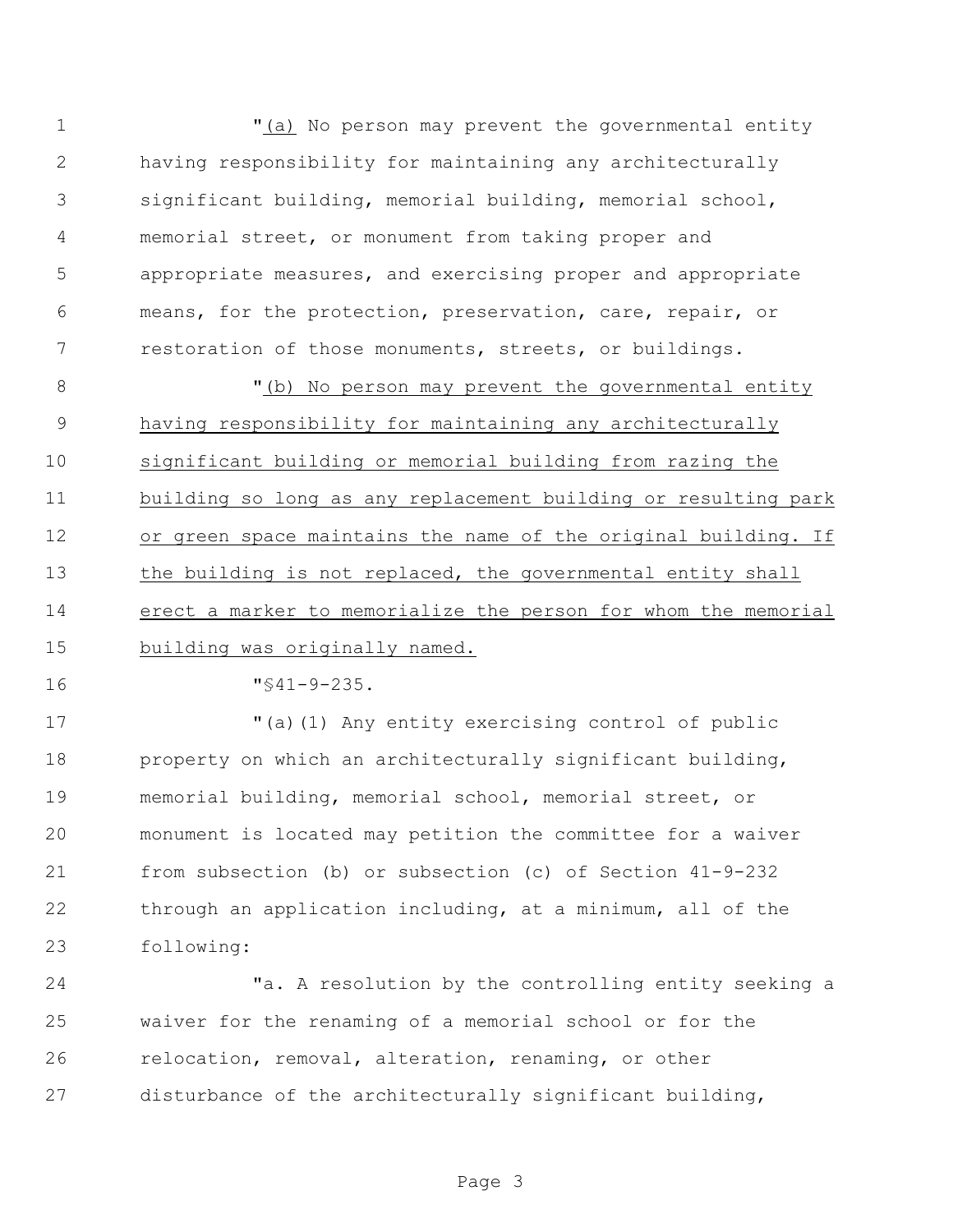memorial building, memorial street, or monument and the reasons therefor.

 "b. Written documentation of the origin of the architecturally significant building, memorial building, memorial school, memorial street, or monument, the intent of the sponsoring entity at the time of dedication, and any subsequent alteration, renaming, or other disturbance of the architecturally significant building, memorial building, memorial street, or monument.

10 The Mritten commentary from any heritage, historical, genealogical, or preservation organizations with 12 interest in the decision of the controlling entity, and from the general public.

 "d. A written statement of any facts that were not known at the time of the origin of the architecturally significant building, memorial building, memorial school, memorial street, or monument, but are known now, that the committee should consider in granting the waiver. The absence of such facts should serve as a presumption against the granting of a waiver by the committee.

 $(2)$   $\frac{1}{2}$   $(2)$   $\frac{1}{2}$  The committee grants a waiver, the committee may provide reasonable conditions and instructions to ensure that the architecturally significant building, memorial building, memorial school, memorial street, or monument is restored or preserved to the greatest extent possible.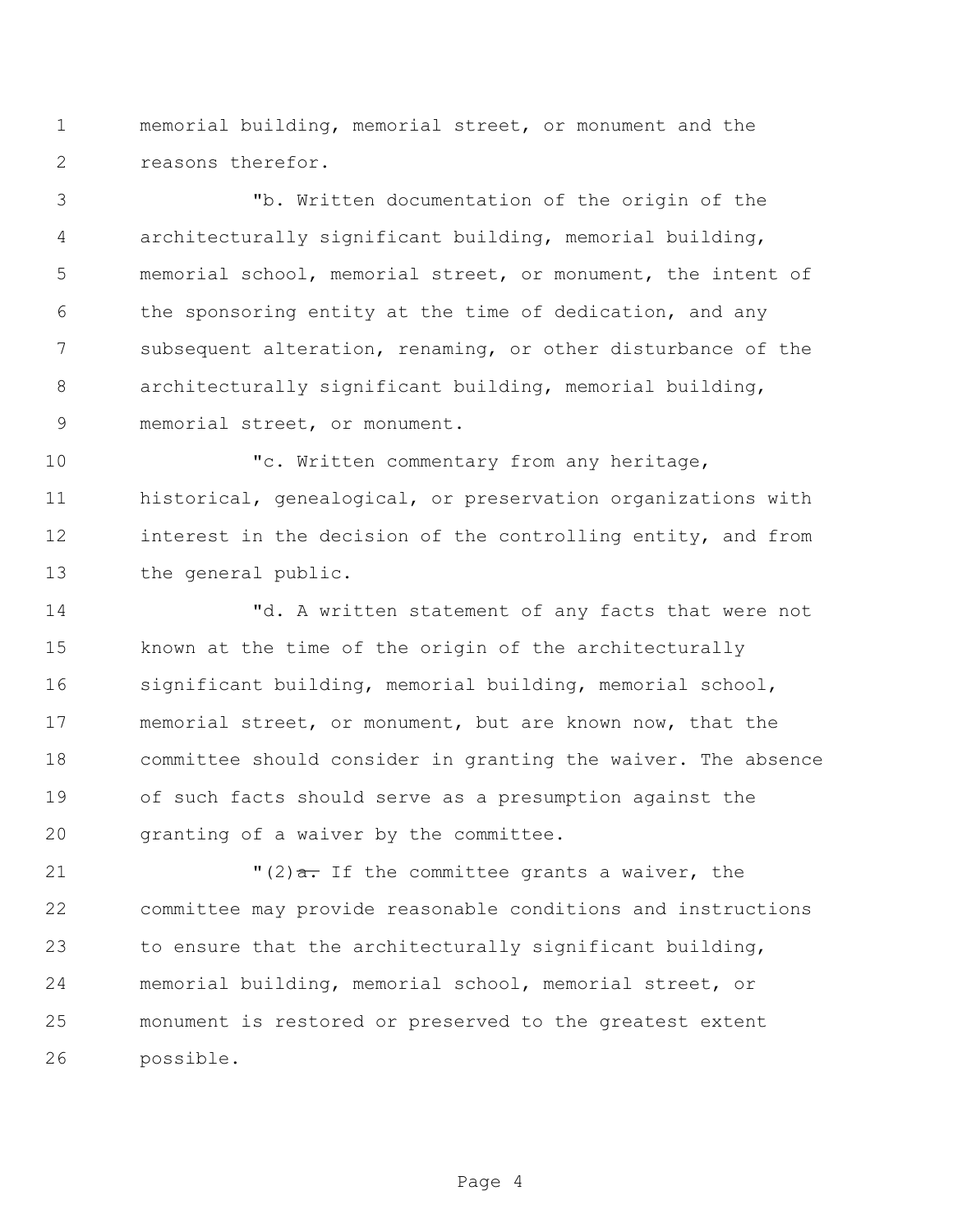**b.**(b) In the event there is a need for emergency repairs or construction at the site of or to the architecturally significant building, memorial building, memorial street, or monument or on adjacent property, the controlling entity may temporarily relocate or otherwise protect the architecturally significant building, memorial building, memorial street, or monument without seeking a waiver under the process provided in this section; provided the architecturally significant building, memorial building, memorial street, or monument shall be returned to its prior 11 location or condition, or both, as soon as safely and reasonably possible, and no later than one year after the completion of the repair or construction. If the repair or construction is expected to take more than one year, the controlling entity shall seek a waiver under the process specified in this section.

 $\cdot$   $\cdot$   $\cdot$   $\cdot$   $\cdot$  (c) If the committee fails to act on a completed application for a waiver within 90 days after the application is submitted to the committee, the waiver shall be deemed 20 <del>granted</del> denied.

 $\mathbf{d} \cdot (\mathbf{d})$  If the Attorney General determines that an entity exercising control of public property has renamed a memorial school or has relocated, removed, altered, renamed, or otherwise disturbed an architecturally significant building, memorial building, memorial street, or monument from that public property without first obtaining a waiver from the committee as required by this article, or failed to comply

Page 5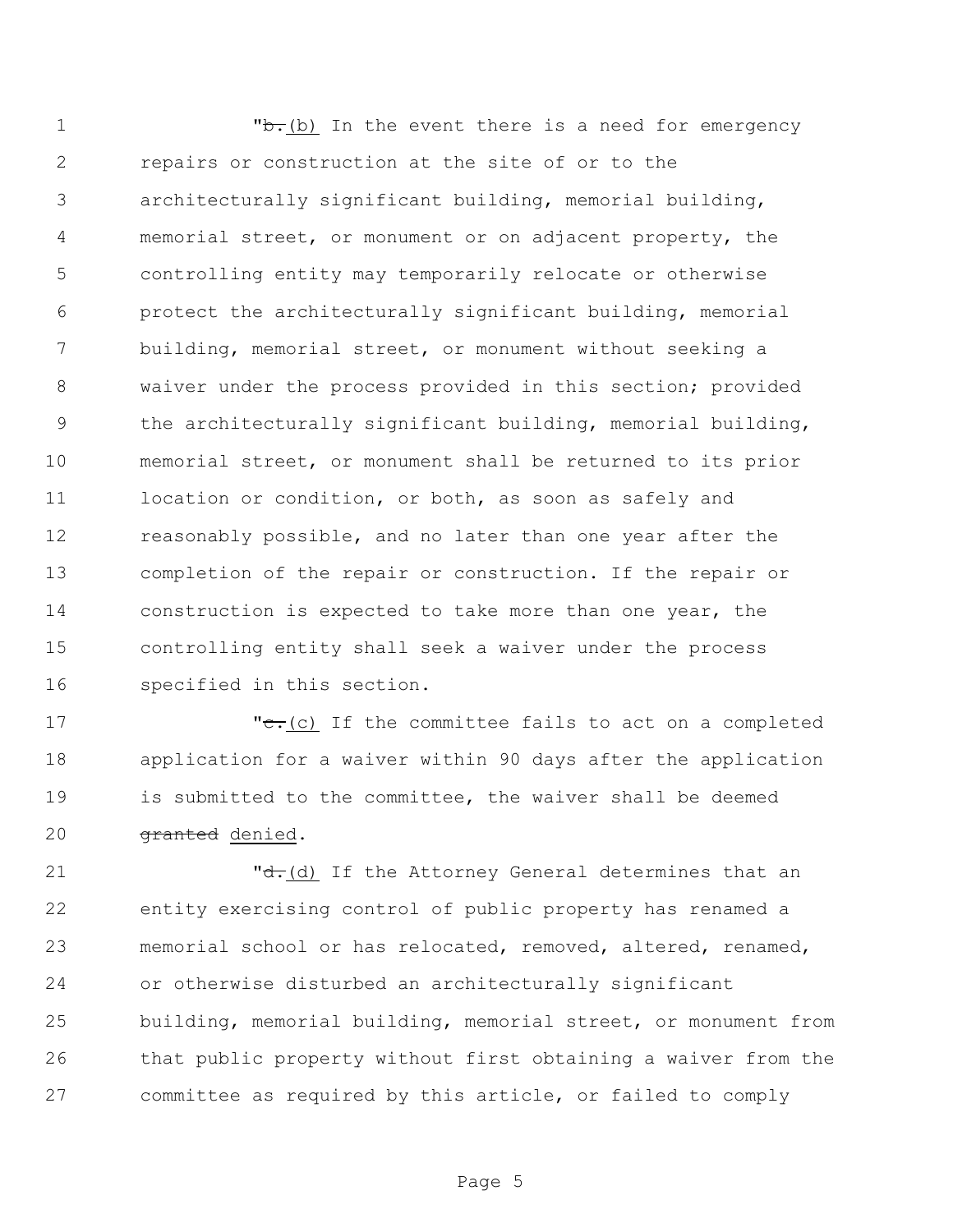with the conditions and instructions issued by the committee upon the grant of a waiver pursuant to this section, the 3 entity shall be fined twenty-five thousand dollars (\$25,000) five thousand dollars (\$5,000) for each day that the violation continues and until the entity has taken full restorative action to comply with the requirements of this article. The Attorney General may also commence a civil action to enjoin a threatened or continuing violation of this article. Upon written request of the entity and the submission of supporting documentation that restoration has begun, the Attorney General may stay the fine pending complete restoration. The fine shall be collected by the Attorney General, forwarded by his or her office to the State Treasurer, and deposited into the Alabama State Historic Preservation Fund created in Section 41-9-255.

15 The state of the final decision of the final decision of the state of the state of the state of the state of the state of the state of the state of the state of the state of the state of the state of the state of the st committee may be sought pursuant to the Alabama Administrative Procedure Act, Chapter 22 of this title."

 Section 2. Section 41-9-238 is added to the Code of Alabama 1975, to read as follows:

 The Alabama Historical Commission shall commission the design and construction of a life-size statue in dedication to, and in recognition of, civil rights leader John Lewis. The statue shall include a protective barrier and pedestal base and shall be placed near the southeastern entrance to the Edmund Pettus Bridge. The commission may accept public or private gifts, grants, and donations, including in-kind services, for use in commissioning the

Page 6